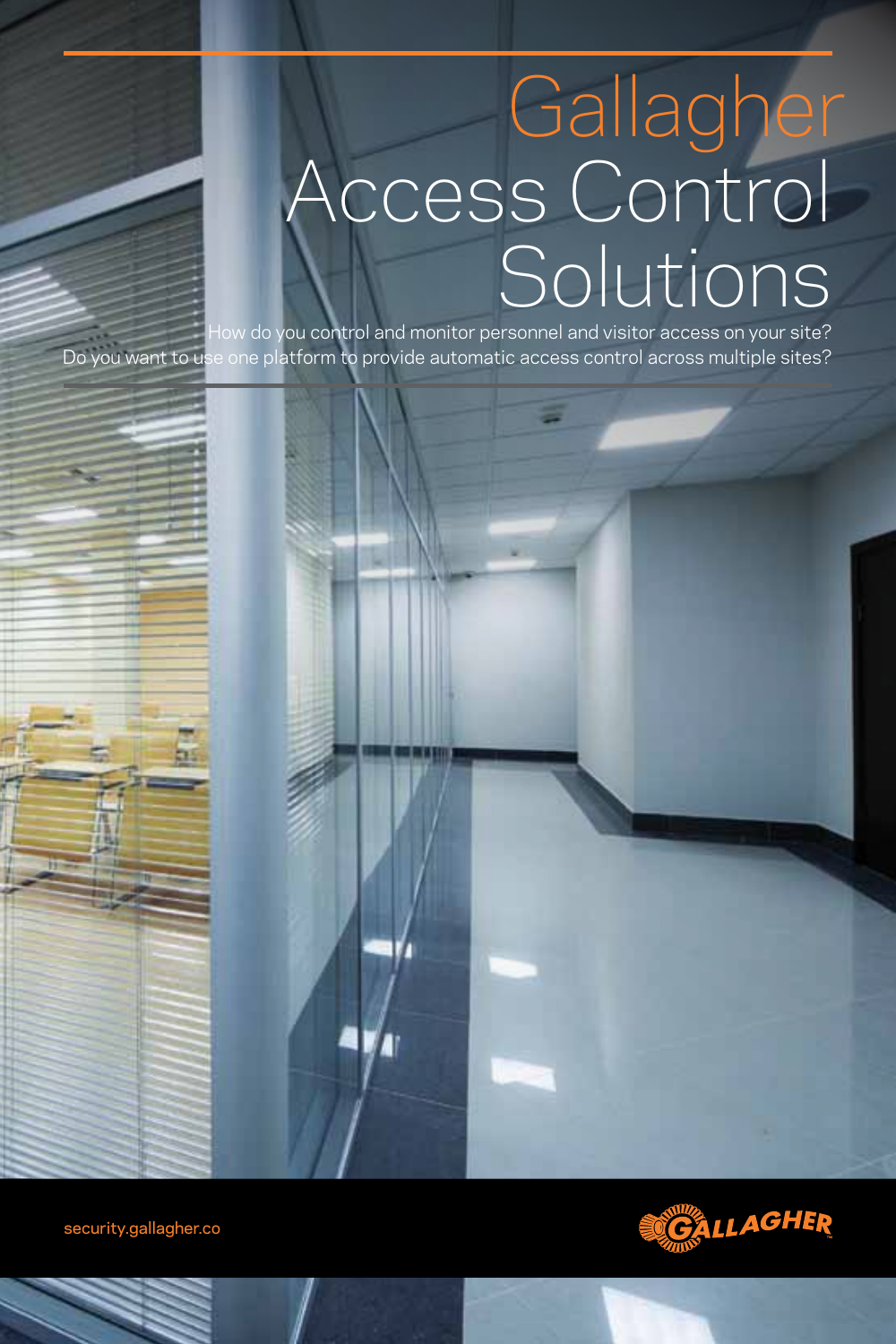# Gallagher's Access Control Solutions:

- • Automatic access decision and tracking of who can go where and when on site
- • Automatic execution and enforcement of business policy
- • World class situation awareness in Command and Control
- • Scalable access control systems for growing organizations
- • Use of existing IT infrastructure to host the security system
- Immediate notification of alarms raised. optional text/email alerts
- Single platform for managing access control across multiple sites

## Flexible, scalable system to suit your needs

- • Options to customize, to create the perfect security solution for any organization
- Cater from zero doors to multi-site, global systems
- Monitoring and control of people on site using electronic card readers, biometric fingerprint readers, and keypads
- The Gallagher system resides on an organization's existing network utilizing normal IT communications
- • Gallagher Software Maintenance keeps users up to date with upgrades and regular software releases
- Integrations with third party systems including elevators, HR/people management systems, DVR systems



## Business compliance with every access decision

- Automatic enforcement of business policy through integration of compliance information with access control decisions
- Inductions, licenses, qualifications and training of personnel can be monitored within the access system
- • Real-time audit trail enables access decisions and requirements to be quickly adjusted and implemented
- High degree of control and certainty of personnel locations on site minimizes the risk of accidents, site shutdowns, and corporate liability

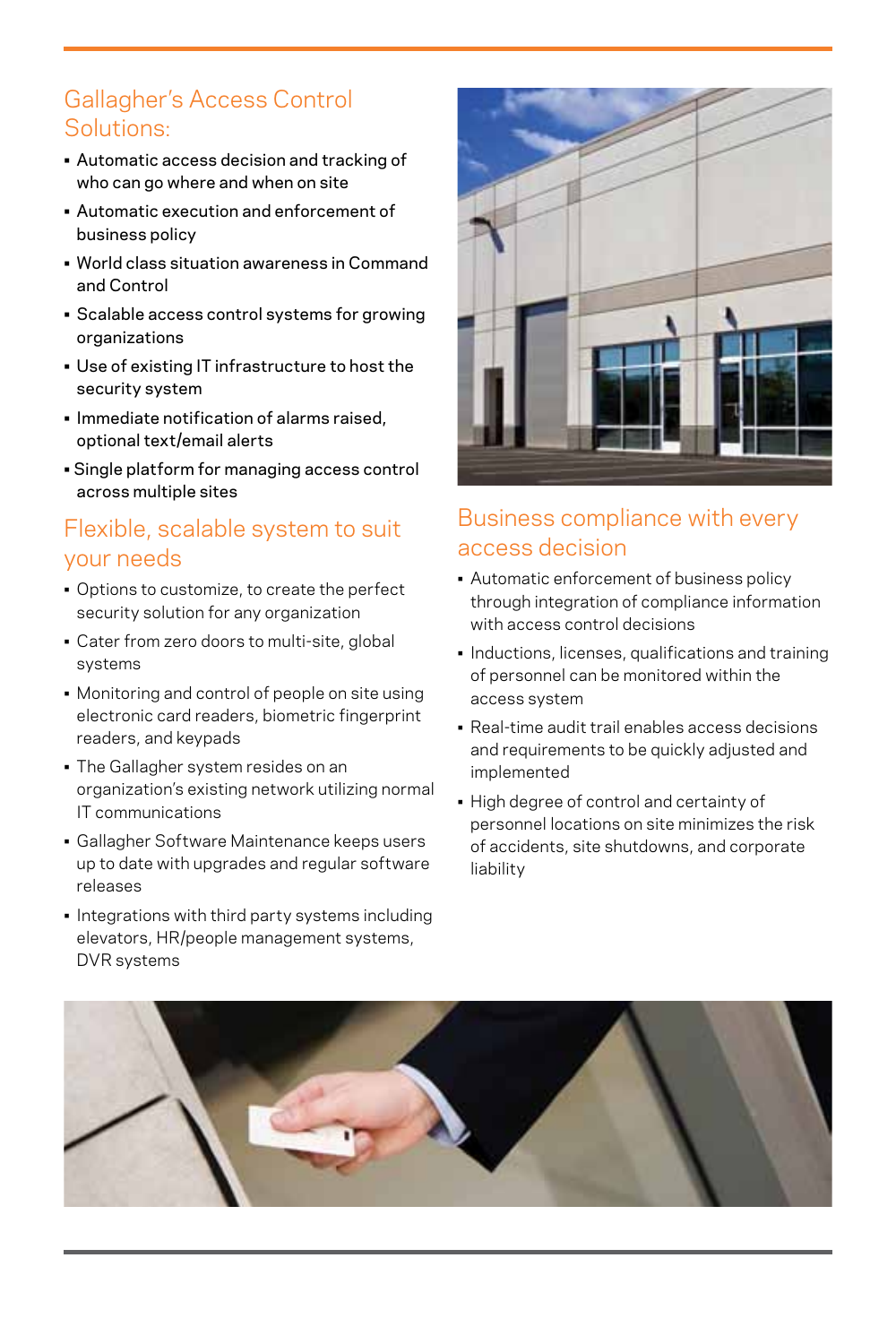# Worldwide, Gallagher delivers business integrated security management:

- 
- Personnel workflow Security and risk management Business continuity

## • *Single scalable platform*

Gallagher Command Centre allows central configuration and management of:

- Access control
- Intruder alarms
- Perimeter security
- Compliance
- Multiple zones within a single site
- Multiple facilities
- *Automatically execute business policy* by enforcing compliance with regulation
- *Fully integrated intruder alarm management* to channel alarms from integrated systems to Gallagher Command Centre
- • *Perimeter security solutions* configurable for any type and size of site using multiple technologies
- *Networked perimeter security* system with full configuration, control and monitoring through Gallagher Command Centre

Gallagher is a global technology supplier of integrated access control and perimeter protection, encompassing both hardware and software systems, and professional services. Gallagher delivers electronic access control, intruder alarms management, perimeter security and compliance management through a single integration platform.